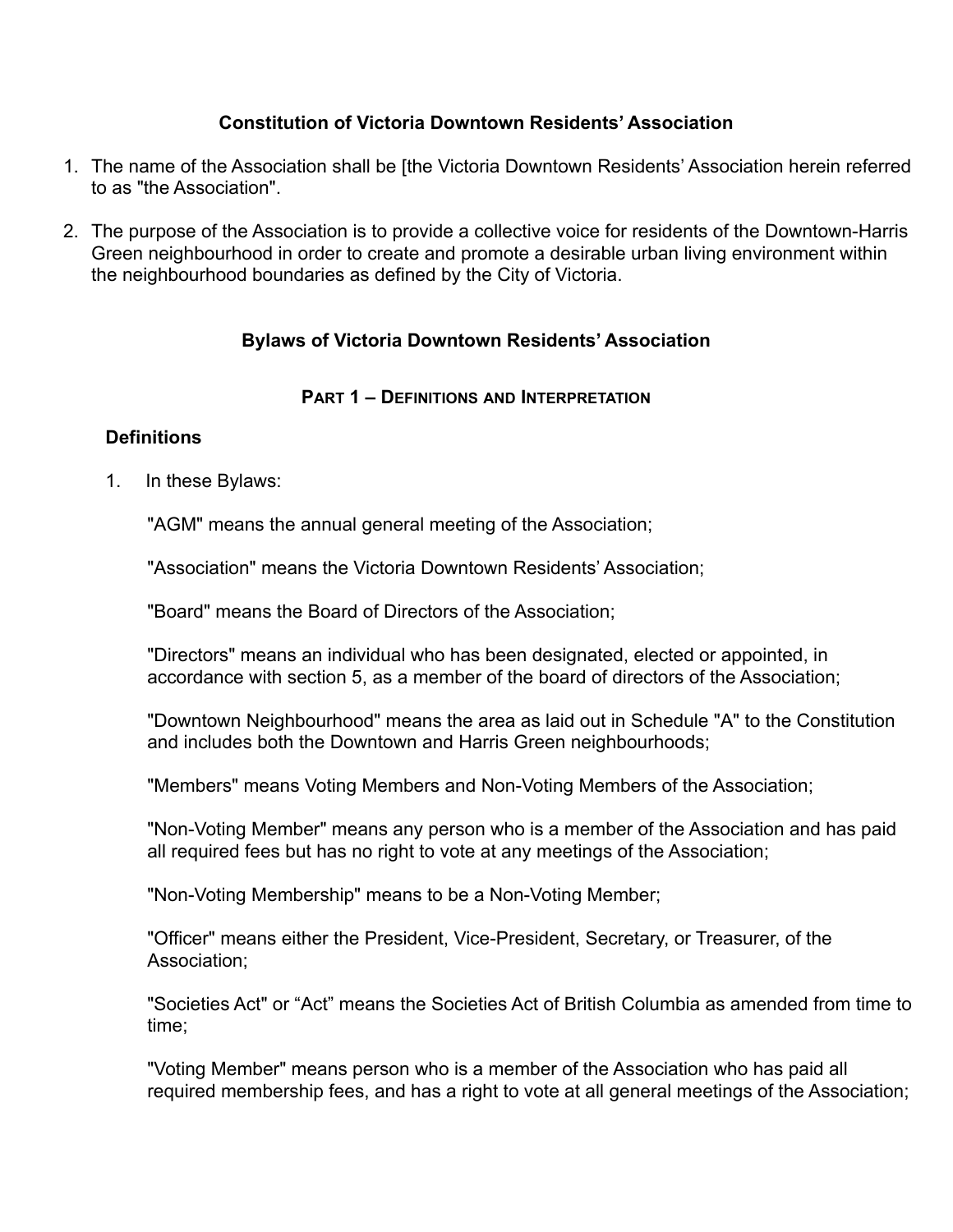"Voting Membership" means to be a Voting Member.

# **Definitions in Act apply**

2. The definitions in the Act apply to these Bylaws.

## **Conflict with Act or regulations**

3. If there is a conflict between these Bylaws and the Act or the regulations under the Act, the Act or the regulation, as the case may be, prevail.

## **PART 2 – MEMBERS**

## **Application for membership**

- 1. The Members of the Association are the applicants for incorporation of the Association, and those persons who subsequently become Members, in accordance with these Bylaws and, in either case, have not ceased to be Members.
- 2. Voting Membership in the Association shall only be open to any person who has an interest in the purposes of the Association and resides within the Downtown Neighbourhood.
- 3. Persons are welcome to join the Association from outside the designated area, however, these memberships are Non-Voting Members.
- 4. To become a Voting Member or Non-Voting Member, a person must apply in a form approved of by the Board, or online, and pay the membership fees as set by the Board.
- 5. Non-Voting Members shall not exceed 25% of the total membership of the Association.

## **Duties of members**

- 6. Every member must uphold the constitution of the Association and must comply with these Bylaws.
- 7. The affairs of the Association shall be carried on without purpose of gain for its members and any profits or other accretions to the Association shall be used for promoting its purposes. This provision was previously unalterable.

## **Rights of members**

8. Voting Members shall be entitled to one vote at all general meetings of the Association.

## **Communication with Members**

9. Subject to the requirements of the Societies Act, the Association may communicate to its Members by way of the Association's website, email or mail.

# **Membership dues**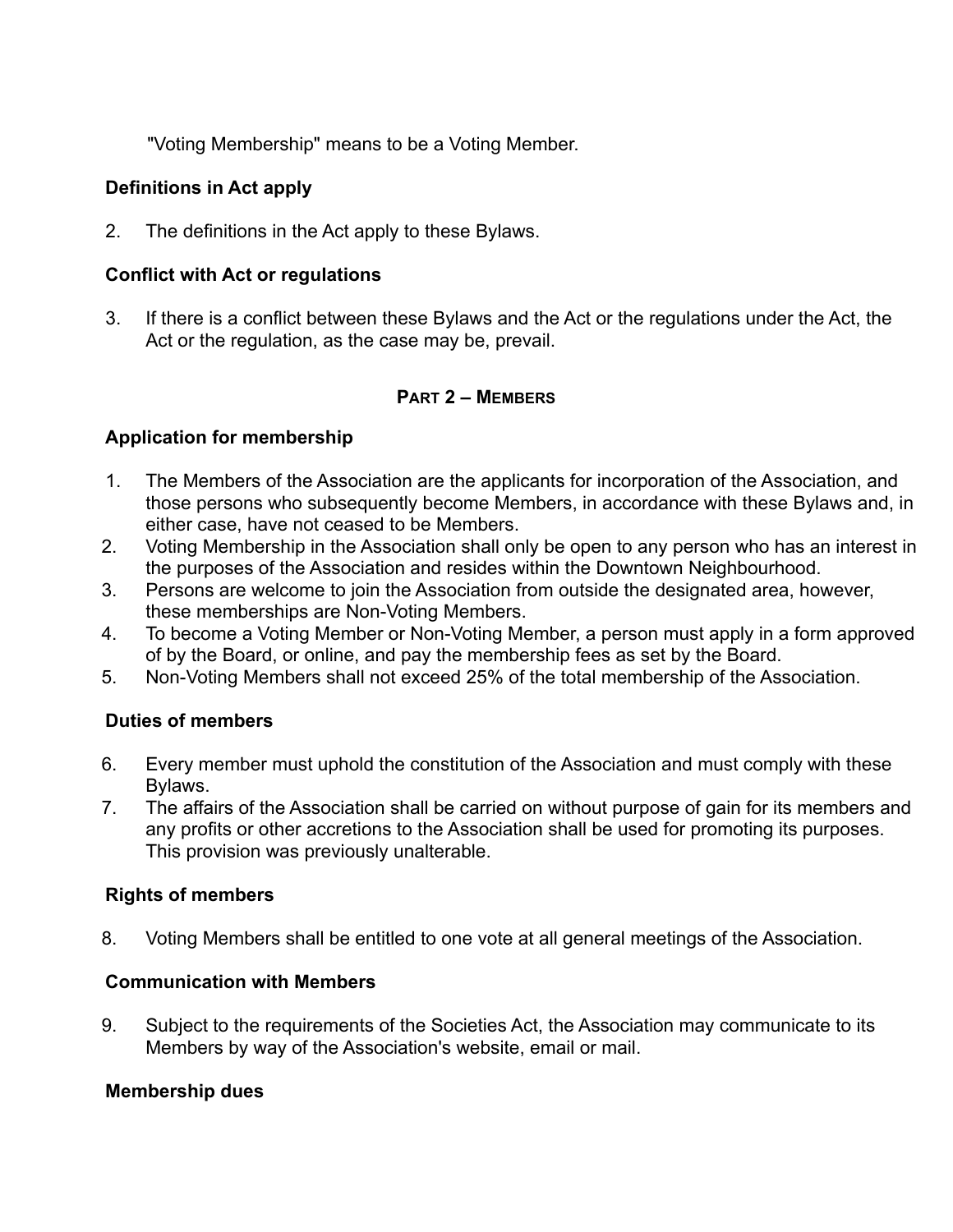- 10. The membership fee shall be determined by the Board annually and may be revised by the Voting Members at each AGM.
- 11. Membership fees are annual and the collection and date of collection shall be determined by the Board.

# **Member in good standing**

12. Members are in good standing if they have paid all required membership fees.

# **Termination of membership**

- 13. Any Member may terminate his or her membership with the Association by delivering his or her resignation in writing or by email, to an officer, or by mailing or delivering it to the address of the Association.
- 14. A person ceases to be a member of the Association on his or her death.

# **Expulsion of members not in good standing**

- 15. Any Member may be expelled by special resolution of 2/3 majority of Voting Members present at any meeting called for that purpose or at a general meeting.
- 16. The notice of special resolution for expulsion must be accompanied by a brief statement of the reasons for the proposed expulsion.
- 17. The person who is the subject of the proposed resolution for expulsion must be given an opportunity to be heard at the meeting before the special resolution is put to a vote.
- 18. Any Member who withdraws from the Association or is expelled by the Association shall forfeit all claims, rights and interests arising from or in connection with the Association.

# **PART 3 – GENERAL MEETINGS OF MEMBERS**

# **Time and place of general meeting**

- 1. There will be an Annual General Meeting of the Association, the date of which will be determined by the Board.
- 2. Every general meeting, other than an annual general meeting, is an extraordinary general meeting.
- 3. The directors may, when they think fit, convene an extraordinary general meeting.
- 4. All proceedings at any meeting are governed by the "Robert's Rules of Order."
- 5. Notice of day, time, and place, and, in the case of special business, the general nature of that business shall be given in writing or email at least 14 days prior to the meeting.
- 6. The accidental omission to give notice of a meeting to, or the non-receipt of a notice by, any of the members entitled to receive notice does not invalidate proceedings at that meeting.
- 7. The first annual general meeting of the Association must be held not more than 15 months after the date of incorporation and after that an annual general meeting must be held at least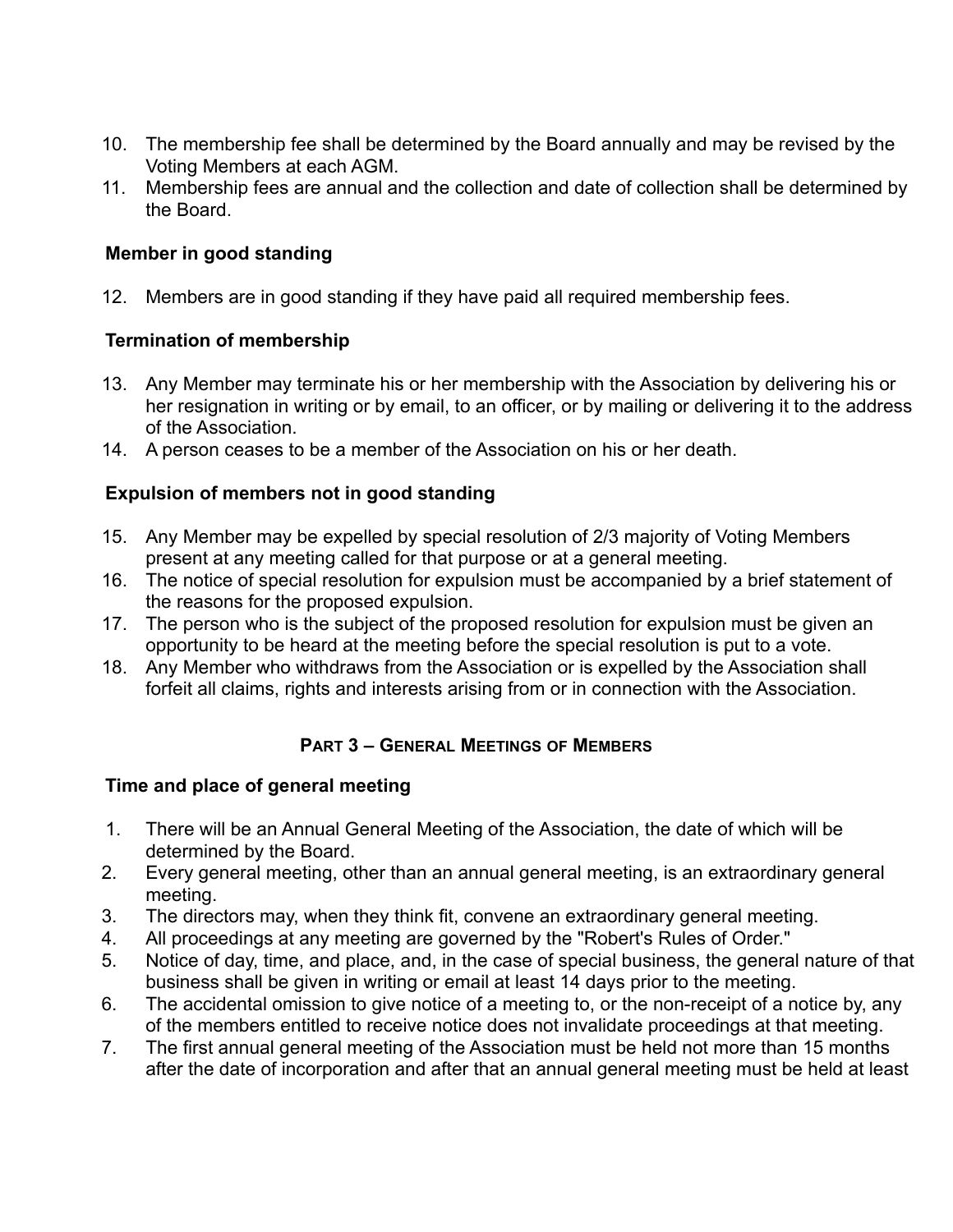once in every calendar year and not more than 15 months after the holding of the last preceding annual general meeting.

# **PART 4 – PROCEEDINGS AT GENERAL MEETINGS**

## **Ordinary business at general meeting**

- 1. All proceedings are governed by the "Robert's Rules of Order."
- 2. At a general meeting, the following business is ordinary business:
	- a) adoption of rules of order;
	- b) consideration of any financial statements of the Association presented to the meeting;
	- c) consideration of the reports, if any, of the directors;
	- d) election or appointment of directors;
	- e) business arising out of a report of the directors not requiring the passing of a special resolution.

# **Notice of special business**

3. A notice of a general meeting must state the nature of any business, other than ordinary business, to be transacted at the meeting in sufficient detail to permit a member receiving the notice to form a reasoned judgment concerning that business.

## **Chair of general meeting**

- 4. The President presides as the chair of a general meeting, as available.
- 5. If the President is unable to preside, the following individual is entitled to preside as the chair of a general meeting:
	- a) the Vice-President;
	- b) the individual, if any, appointed by the Board to preside as the chair;
	- c) one of the other directors present at the meeting, if both the President and Vice-President are unable to preside.

## **Alternate chair of general meeting**

6. If there is no individual entitled under these Bylaws who is able to preside as the chair of a general meeting within 15 minutes from the time set for holding the meeting, the voting members who are present must elect an individual present at the meeting to preside as the chair.

## **Quorum required**

7. Business, other than the election of a chair and the adjournment or termination of the meeting, must not be conducted at a general meeting at a time when a quorum is not present.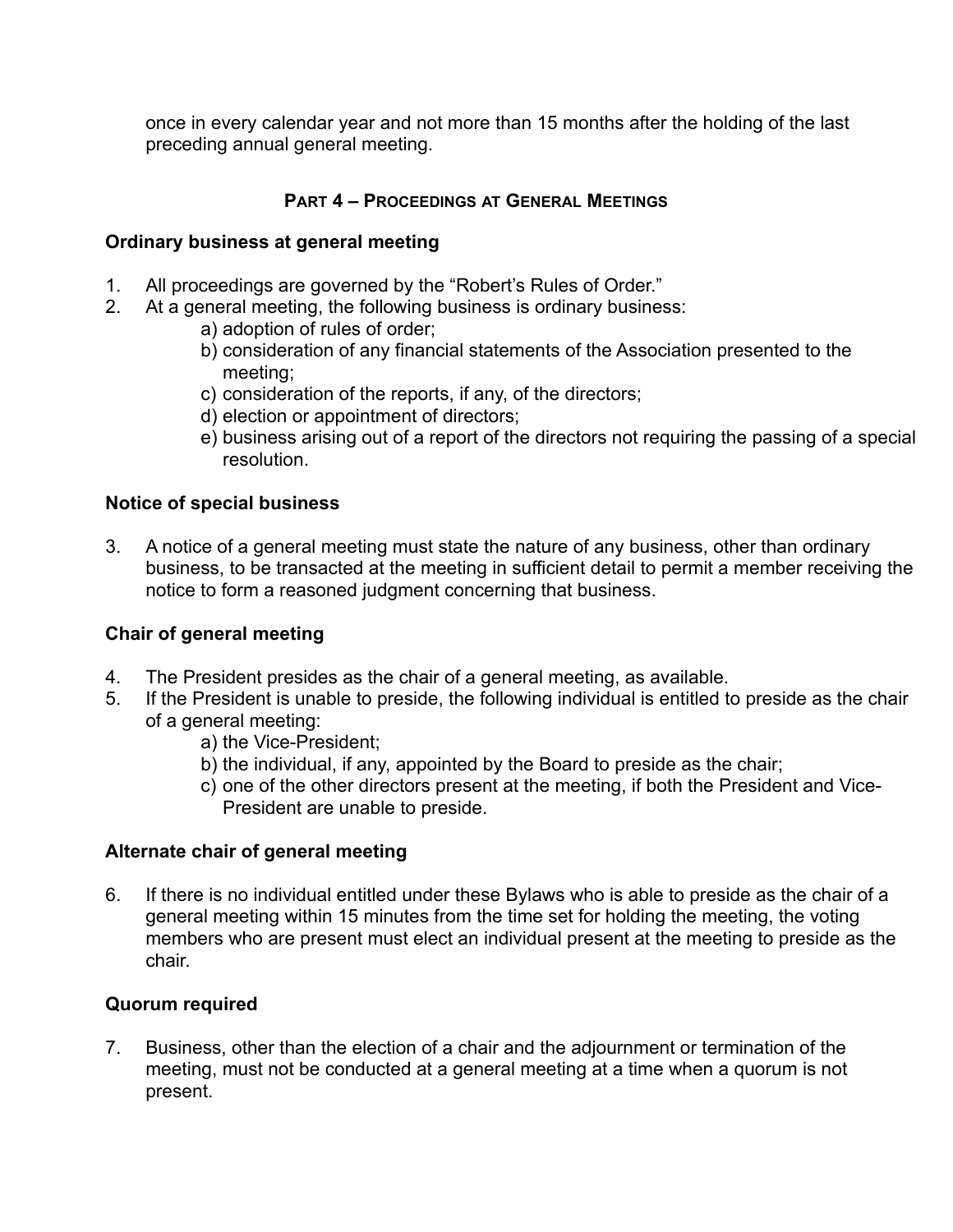# **Quorum for general meetings**

8. The quorum for the transaction of business at a general meeting is seven (7) Voting **Members** 

## **Lack of quorum at commencement of meeting**

- 9. If, within 30 minutes from the time set for holding a general meeting, a quorum of Voting Members is not present,
	- a) in the case of a meeting convened on the requisition of members, the meeting is terminated, and
	- b) in any other case, the meeting stands adjourned to the same day in the next week, at the same time and place, and if, at the continuation of the adjourned meeting, a quorum is not present within 30 minutes from the time set for holding the continuation of the adjourned meeting, the Voting Members who are present constitute a quorum for that meeting.

## **If quorum ceases to be present**

10. If, at any time during a general meeting, there ceases to be a quorum of Voting Members present, business then in progress must be suspended until there is a quorum present or until the meeting is adjourned or terminated.

# **Adjournments by chair**

11. The chair of a general meeting may, or, if so directed by the voting members at the meeting, must, adjourn the meeting from time to time and from place to place, but no business may be transacted at the continuation of the adjourned meeting other than business left unfinished at the adjourned meeting.

# **Notice of continuation of adjourned general meeting**

12. It is not necessary to give notice of a continuation of an adjourned general meeting or of the business to be transacted at a continuation of an adjourned general meeting except that, when a general meeting is adjourned for 10 days or more, notice of the continuation of the adjourned meeting must be given.

# **Order of business at general meeting**

- 13. The order of business at a general meeting is as follows:
	- a) determine that there is a quorum;
	- b) approve the agenda;
	- c) approve the minutes from the last general meeting;
	- d) deal with unfinished business from the last general meeting;
	- e) if the meeting is an annual general meeting,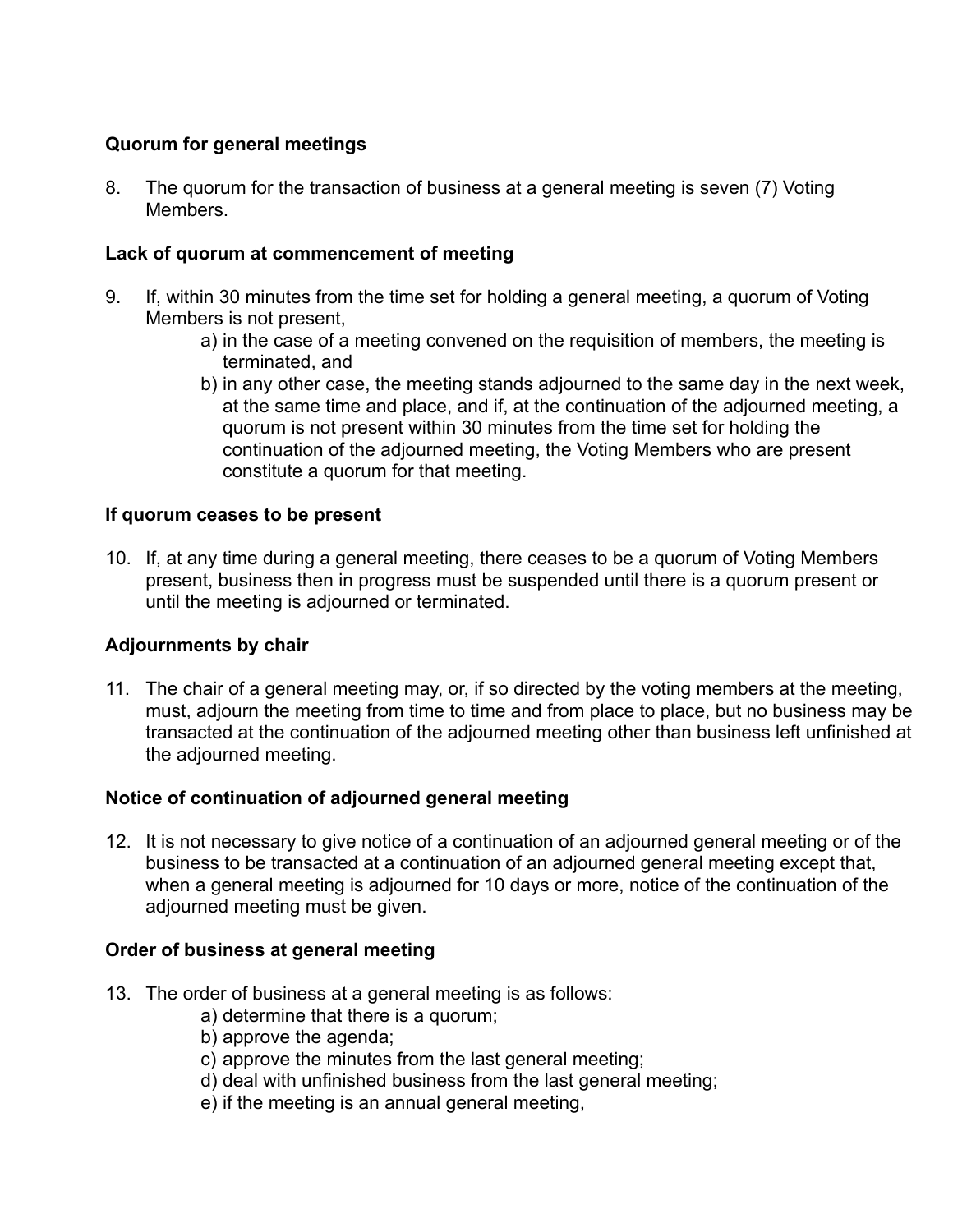- (i) receive the directors' report on the financial statements of the Association for the previous financial year,
- (ii) receive any other reports of directors' activities and decisions since the previous annual general meeting, and;
- (iii) elect or appoint directors;
- f) deal with new business, including any matters about which notice has been given to the members in the notice of meeting;
- g) terminate the meeting.

# **Methods of voting**

- 14. At a general meeting, voting must be by a show of hands, an oral vote or another method that adequately discloses the intention of the Voting Members, except that if, before or after such a vote, 2 or more voting members request a secret ballot or a secret ballot is directed by the chair of the meeting, voting must be by a secret ballot.
- 15. A resolution proposed at a meeting need not be seconded, and the chair of a meeting may move or propose a resolution.
- 16. In the case of a tie vote, the chair does not have a casting or second vote in addition to the vote to which he or she may be entitled as a member, and the proposed resolution does not pass.
- 17. A Voting Member in good standing present at a meeting of members in entitled to one vote.

## **Announcement of result**

18. The chair of a general meeting must announce the outcome of each vote and that outcome must be recorded in the minutes of the meeting.

## **Proxy voting not permitted**

19. Voting by proxy is not permitted.

# **Matters decided at general meeting by ordinary resolution**

20. A matter to be decided at a general meeting must be decided by ordinary resolution unless the matter is required by the Act or these Bylaws to be decided by special resolution or by another resolution having a higher voting threshold than the threshold for an ordinary resolution.

# **PART 5 – DIRECTORS**

# **Actions of directors**

1. The directors may exercise all the powers and do all the acts and things that the Association may exercise and do, and that are not by these bylaws or by statute or otherwise lawfully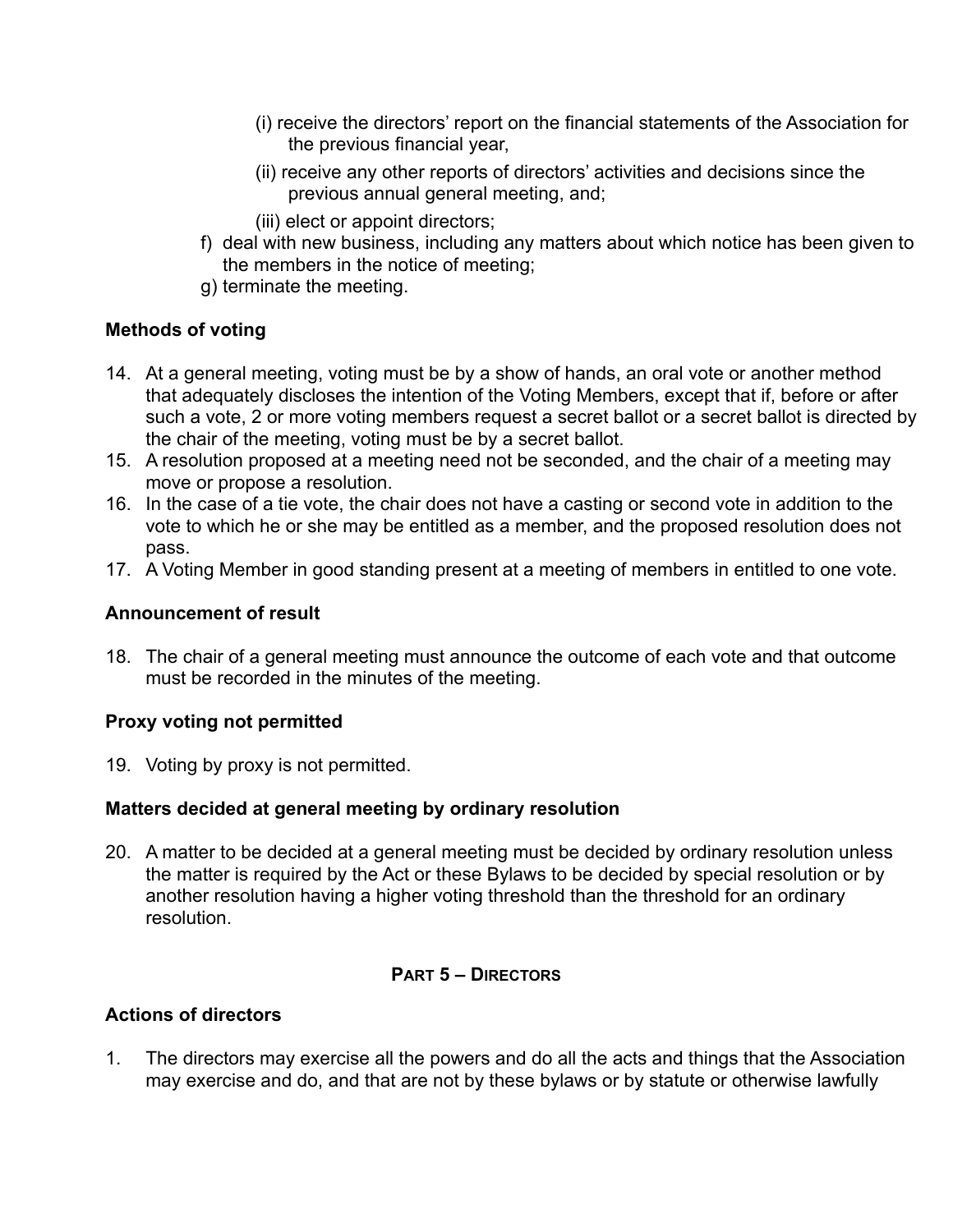directed or required to be exercised or done by the Association in a general meeting, but subject, nevertheless, to:

- a) All the laws affecting the Association,
- b) These bylaws, and
- c) Rules, not being inconsistent with these bylaws, that are made from time to time by the Association in a general meeting.
- 2. A rule, made by the Association in a general meeting, does not invalidate a prior act of the directors that would have been valid if that rule had not been made.

## **Number of directors on Board**

3. The Board shall consist of a minimum of five (5) directors and a maximum of thirteen (13) directors elected at the AGM of the Association.

## **Nominations of directors**

- 4. Nominations for directors shall be received by the Association within the month prior to the AGM and from the floor of the AGM. A person not present at the AGM shall not be nominated unless such person's written consent to the nomination has been filed with the Association.
- 5. Nomination of Directors
	- 5.5.1 A person must be a Member of the Association in order to be nominated for election as a Director of the Board.
	- 5.5.2 A maximum of three Non-Voting Members may be elected as Directors of the Board at any time, which number includes any Non-Voting Members that may be appointed as Directors under 5.7, and providing that at all times the majority of the Directors of the Board shall be Voting Members.
	- 5.5.3 If the number of Non-Voting nominated exceeds the permissible number set in 5.5.2 (a) only the permissible number of Non-Voting Directors may be elected, even if a Non-Voting nominee receives more votes than a Voting Member nominee, and (b) the permissible number of Non-Voting nominee(s) who receive the most votes will be declared elected.

# **Directors' terms**

6. Members of the Board elected at the AGM shall be elected for a three (3) year term. Board members may serve a maximum of two (2) three-year terms, at which point they shall resign. Retiring board members are eligible for re-election to the Board for another three (3) year term, if there continue to be vacancies after all nominations from the Voting Members have been considered. No board member shall hold the same executive position for longer than two (2) consecutive three-year terms.

## **Directors may fill casual vacancy on Board**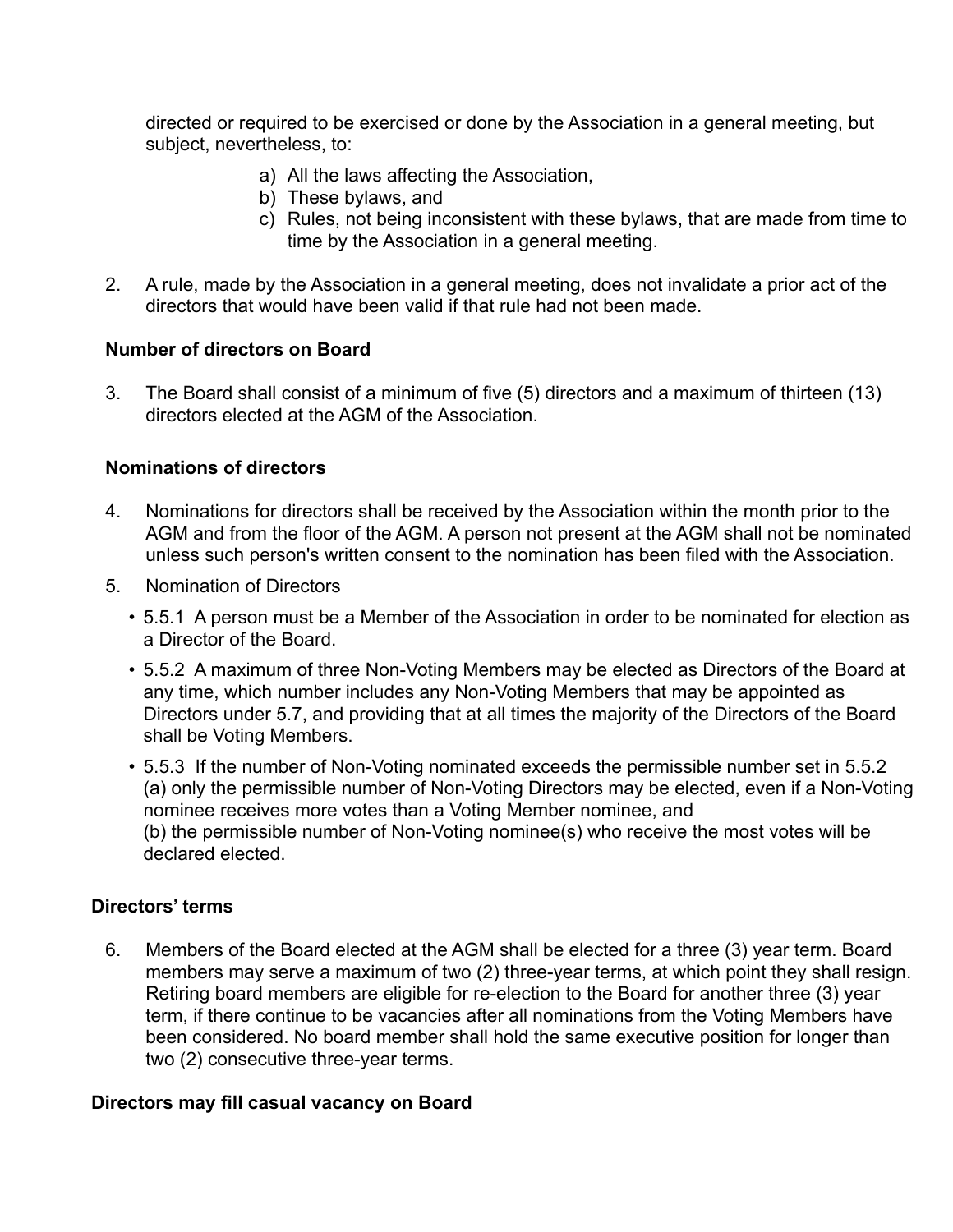7. Any vacancy, whether caused by death, resignation, or otherwise, occurring among the Directors shall be filled by the Board by appointment from among the Voting Members of the Association for the remainder of the term of the vacancy created.

#### **Removal of a director**

8. The Members may, by special resolution, remove a director, before the expiration of his or her term of office, and may elect a successor to complete the term of office.

#### **PART 6 — BOARD POSITIONS**

#### **Board executive officers**

- 1. The President, Vice-President, Secretary and Treasurer comprise the executive offices of the **Association**
- 2. The Board has the discretion to elect, or not elect, a Vice-President.

#### **Election or appointment of Board executive officers**

- 3. Directors must either be elected or appointed to the executive office, and a director, other than the President, may hold more than one position.
- 4. The directors must retire from office just prior to the first board meeting following the general meeting, but are eligible for re-election.
- 5. Officers are elected during the first board meeting following the general meeting by all directors in attendance.
- 6. Separate elections must be held for each office to be filled.
- 7. An election may be by acclamation; otherwise it must be by ballot.
- 8. If a successor is not elected, the person previously elected or appointed continues to hold office.
- 9. If a director resigns his or her office or otherwise ceases to hold office, the remaining directors may appoint a director to fill the vacant office.
- 10. An act or proceeding of the directors in not invalid merely because there are less than the prescribed number of directors in office.

## **PART 7 — PROCEEDINGS OF DIRECTORS**

## **Directors' meetings**

1. The Board shall meet at the call of the President.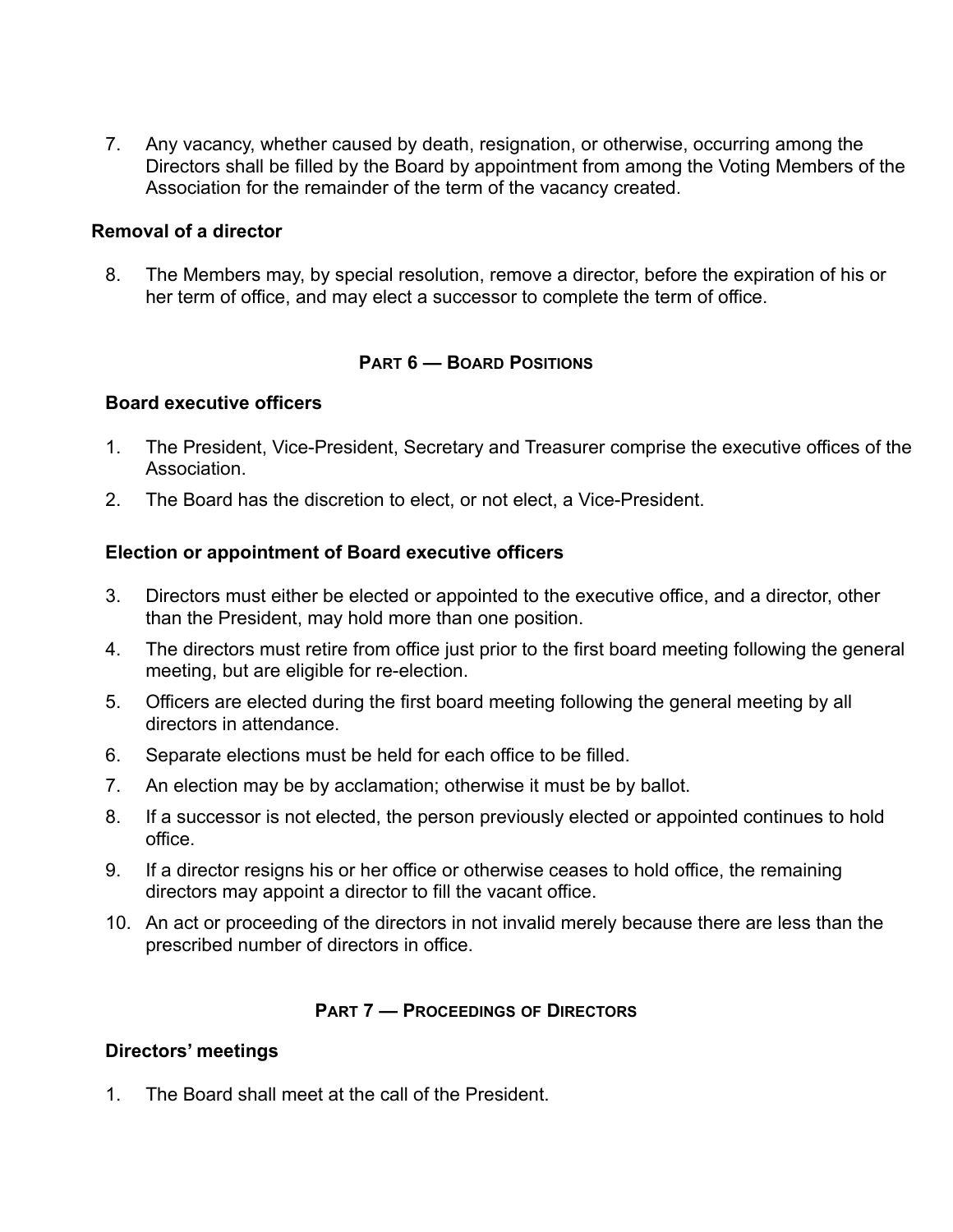- 2. The directors may meet at the place they think fit to conduct business, adjourn and otherwise regulate their meetings and proceedings, as they see fit.
- 3. All meetings of the Board are open to Members of good standing.
- 4. The directors may from time to time set the quorum necessary to conduct business, and unless so set the quorum is a majority of the directors then in office.
- 5. The President is the chair of all meetings of the directors, but if at a meeting the President is not present within 30 minutes after the time appointed for holding the meeting, the Vice-President must act as chair, but if neither is present the directors present may choose one of their number to be the chair at that meeting.
- 6. A director may at any time, and the secretary, on the request of a director, must, convene a meeting of the directors.
- 7. Questions arising at a meeting of the directors and committee of directors must be decided by a majority of votes.
- 8. Business arising between meetings of the directors may be decided by a majority of votes by email or any other electronic means, as determined by the board.
- 9. In the case of a tie vote, the President does not have a second or casting vote.
- 10. A resolution proposed at a meeting of directors or committee of directors need not be seconded, and the chair of a meeting may move or propose a resolution.
- 11. A resolution in writing, signed by all the directors and placed with the minutes of the directors, is as valid and effective as if regularly passed at a meeting of directors.
- 12. Business must not be conducted at a meeting of the Board at a time when a quorum is not present.
- 13. If at any time during a meeting of the Board there ceases to be a quorum present, business then in progress must be suspended until there is a quorum present or until the meeting is adjourned or terminated.
- 14. The Directors shall not be liable for any action taken or omitted by them in good faith or for the acts of any agent or employee selected by the Directors with reasonable care or for any acts or omissions of any other Director.
- 15. No member of the Board shall receive any remuneration from the Association for services rendered as a member of the Board of the Association, but a member of the Board must be reimbursed for all expenses necessarily and reasonably incurred by the Board member while engaged in the affairs of the Association.

# **Committees of the Association**

16. The directors may delegate any, but not all, of their powers to committees as they think fit. At least one director must serve on each committee and serve as Chair. Committees otherwise consist of volunteer (Voting or Non-Resident) members of good standing and any directors present.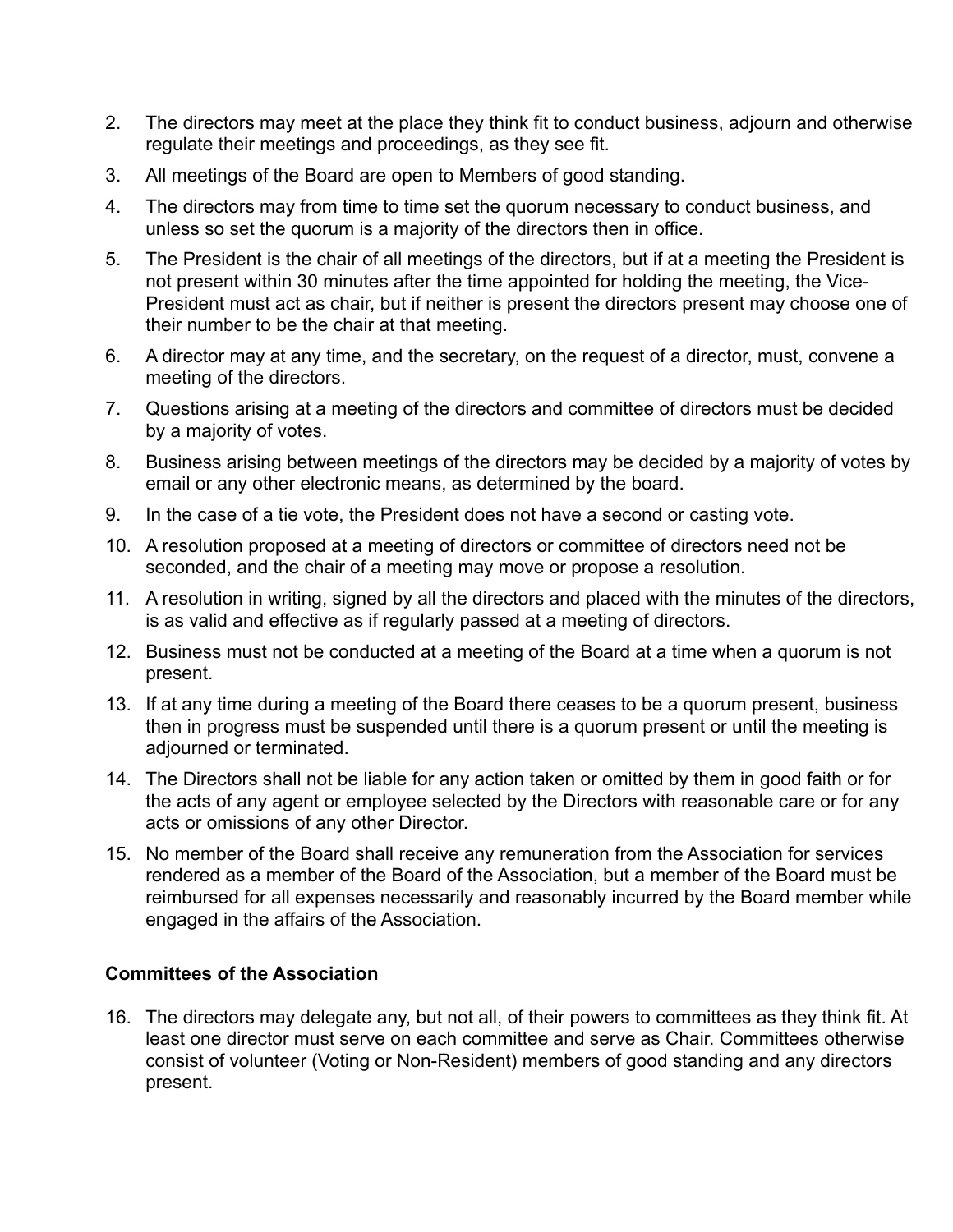- 17. A committee so formed in the exercise of the powers so delegated must conform to any rules and policies imposed on it by the directors. Each committee Chair must report every proposed act or thing to be done in exercise of those powers at the earliest meeting of the directors.
- 18. The committees shall meet at the call of the relevant Chair.
- 19. If at a meeting the Chair or their designate is not present within 15 minutes after the time appointed for holding the meeting, the meeting will be canceled until such time it can be rescheduled.

# **PART 8 — DUTIES OF OFFICERS**

## **Role of President**

- 1. The President presides at all meetings of the association and of the directors.
- 2. The President is the chief executive officer of the association and must supervise the other officers in the execution of their duties.
- 3. The President is responsible for doing, or making the necessary arrangements for;
	- a) issue notices of general meetings and directors' meetings;
	- b) maintain the register of members.

## **Role of vice-President**

- 4. The Vice-President is the vice-chair of the Board.
- 5. The Vice-President is responsible for assisting the President in the discharge of the President's duties as determined by the President.
- 6. The Vice-President is responsible for carrying out the duties of the President if the President is unable to act or during the President's absence.

# **Role of secretary**

- 7. The secretary is responsible for doing, or making the necessary arrangements for, the following:
	- a) take minutes of general meetings and directors' meeting;
	- b) keep the records of the Association in accordance with the Act, except those required to be kept by the treasurer;
	- c) conduct the correspondence of the Board.

# **Absence of secretary from meeting**

**8.** In the absence of the secretary from a meeting, the Board must appoint another individual to act as secretary at the meeting.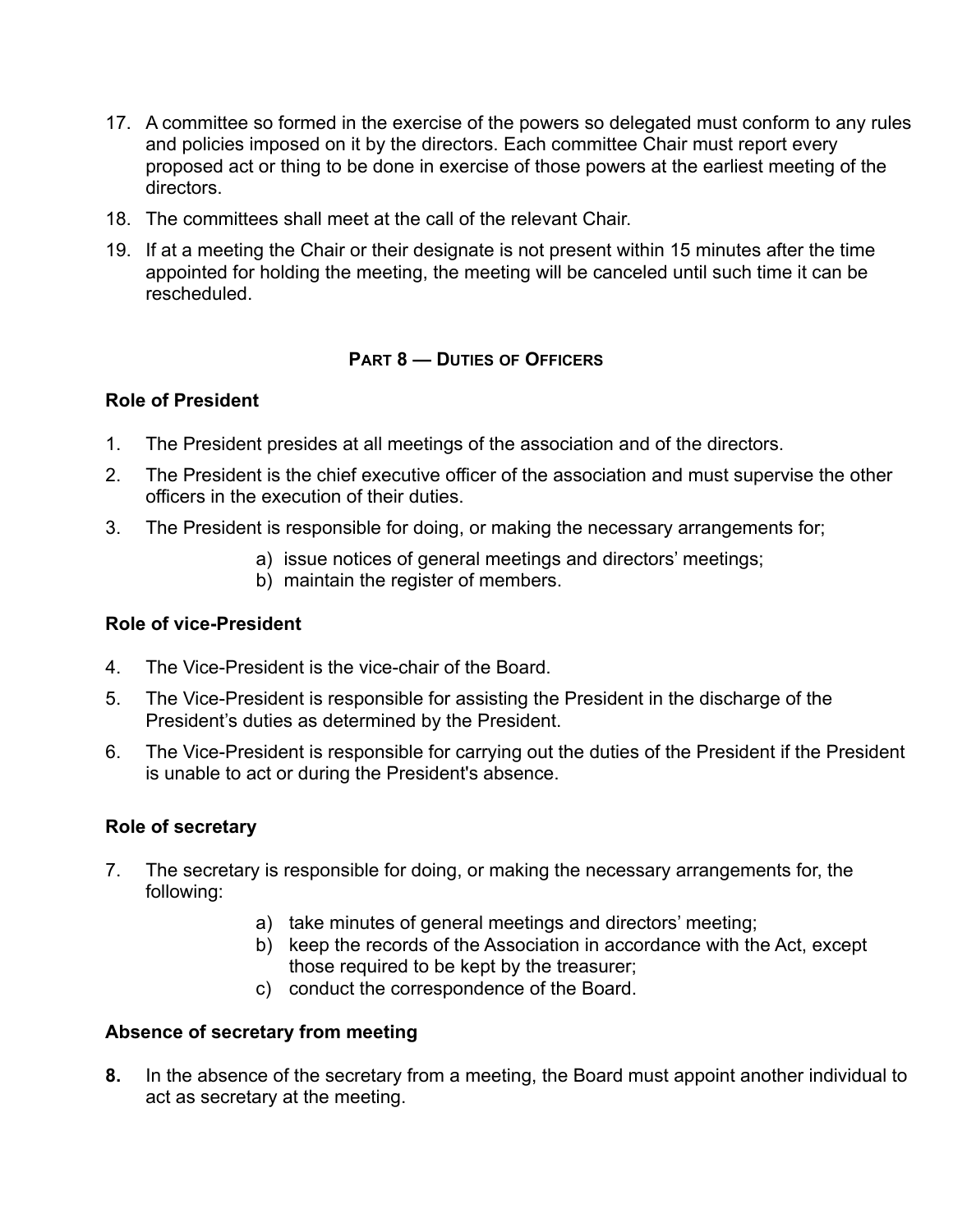# **Role of treasurer**

- 9. The treasurer must:
	- a) receive and bank monies collected from the members or other sources;
	- b) subject to the control of the Board, shall pay any and all bills;
	- c) keep the financial records, including books of account, necessary to comply with the Association Act:
	- d) prepare and render financial statements to the directors, members and others when required;
	- e) prepare and render draft financial statements to the directors at the board meeting immediately prior to the general meeting; and,
	- f) file the annual report of the Association and make any other filings with the registrar under the Act.

## **Secretary Treasurer**

10. The offices of secretary and treasurer may be held by one person who is to be known as the secretary treasurer.

#### **PART 9 — REMUNERATION OF DIRECTORS AND SIGNING AUTHORITY**

## **Remuneration of directors**

1. These Bylaws do not permit the Association to pay to a director remuneration for being a director, but the Association may, subject to the Act, pay remuneration to a director for services provided by the director to the Association in another capacity.

## **Signing authority**

- 2. A contract or other record to be signed by the Association must be signed on behalf of the Association:
	- a) by the President, together with one other director,
	- b) if the President is unable to provide a signature, by the vice-President together with one other director,
	- c) if the President and vice-President are both unable to provide signatures, by any 2 other directors, or
	- d) in any case, by one or more individuals authorized by the Board to sign the record on behalf of the Association.

**PART 10 — BORROWING**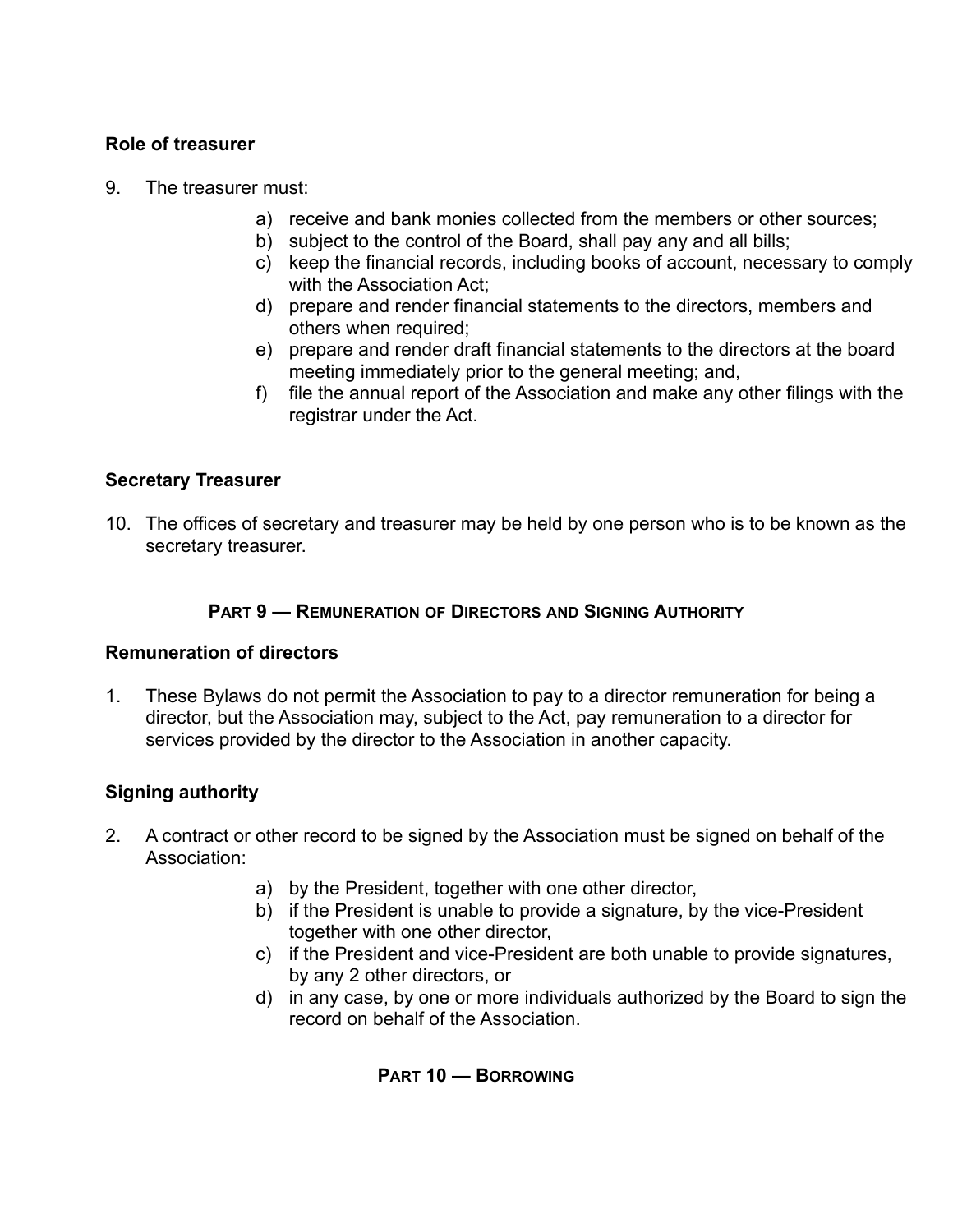- 1. In order to carry out the purposes of the Association the Board may, on behalf of and in the name of the Association, raise or secure the payment or repayment of money in the manner they decide, and, in particular but without limiting that power, by the issue of debentures.
- 2. A debenture must not be issued without the authorization of a special resolution.
- 3. The Members may, by special resolution, restrict the borrowing powers of the Board, but a restriction imposed expires at the next AGM.

# **PART 11 — AUDITS OF THE ACCOUNTS**

- **1.** The Officers shall present before the Members of the Association at the AGM a financial statement showing the income and expenditures, assets and liabilities, of the Association, signed by two or more of the Officers or by the Association's auditor.
- **2.** The fiscal year of the Association shall be January 1 to December 31.

## **PART 12 — NOTICES TO MEMBERS**

## **Notice to Members**

- **1.** A notice may be given to a member, either personally, by email or by mail to the member at the member's registered address.
- **2.** A notice sent by mail is deemed to have been given on the second day following the day on which the notice is posted, and in proving that notice has been given, it is sufficient to prove the notice was properly addressed and put in a Canadian post office receptacle.
- **3.** A notice sent by email is deemed to have been given on the third day following the day on which the notice is sent.
- **4.** Notice of a general meeting must be given to every member shown on the register of members on the day notice is given.
- **5.** No other person is entitled to receive a notice of a general meeting.

# **Maintenance of Books and Records**

**6.** The Officers shall see that the minutes of Members' meetings and minutes of Board meetings and all other books and records of the Association required by the bylaws of the Association, or by any applicable statute or law, are regularly and properly kept.

## **Inspection of Records**

**7.** The books and records of the Association shall be open to the inspection of its Members at all reasonable times upon request to the Secretary or Treasurer.